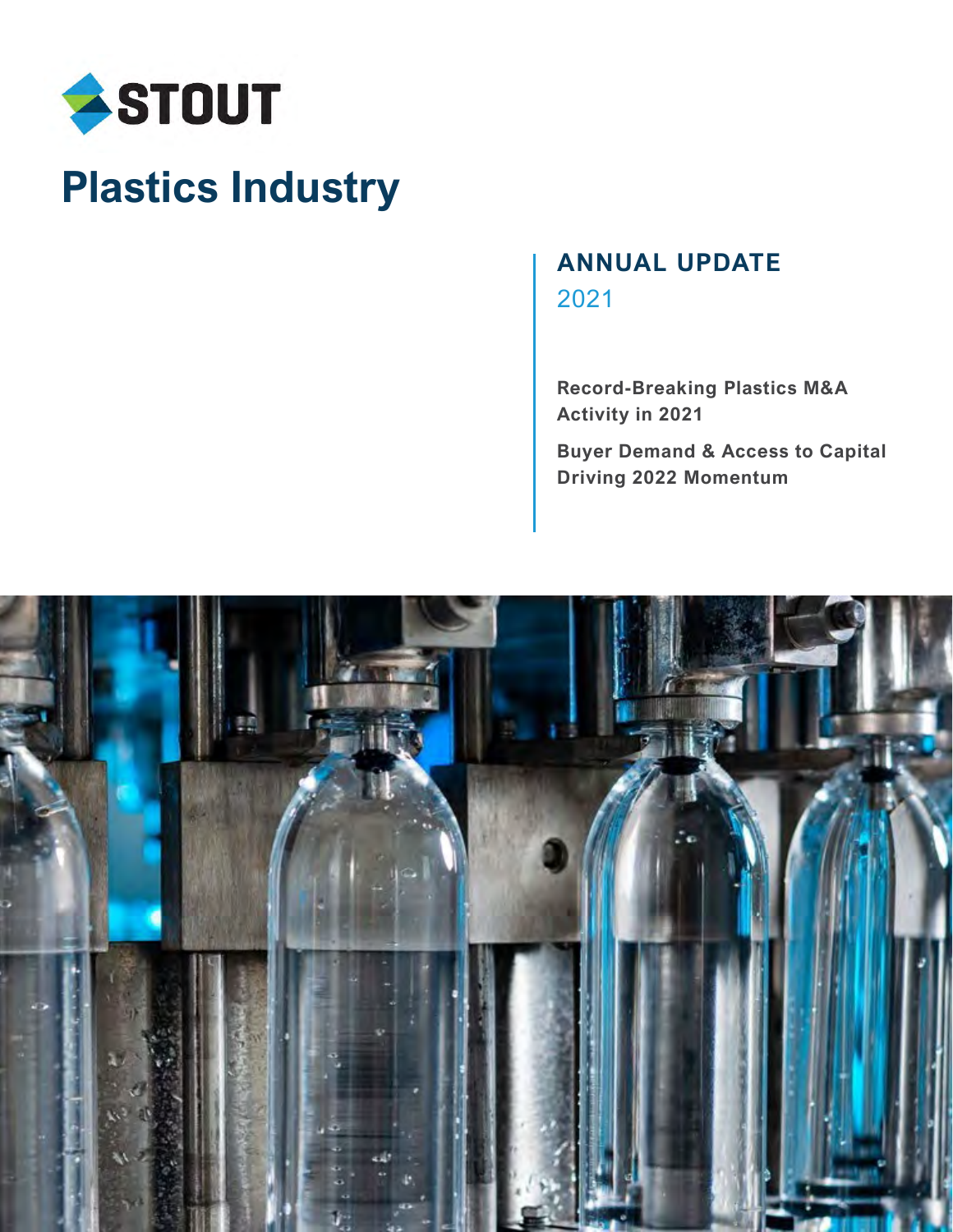

# **2021 Market Summary & Outlook**

## INTRODUCTION

There were 522 plastics industry M&A transactions in 2021, a 41% increase from 2020. Plastics M&A activity in 2021 represented the highest annual total in the Stout proprietary database, with 173 transactions in Q4 2021 — a 33% increase from the previous quarterly high of Q4 2016.

The primary driver for a strong fourth quarter was the uncertainty in early 2021 around a potential tax law change in 2022, which led numerous new M&A mandates in the middle of the year. M&A activity by private equity firms (both selling and buying) led the charge in 2021, accounting for the majority of the incremental M&A volume for the year.

Positive momentum continues into 2022, which is expected to be another strong year for M&A activity within the plastics industry. From a buyer's perspective, there continues to be strong demand from both strategic and financial buyers despite the continuation of COVID-19 and other operational challenges affecting businesses. There is significant equity capital ready to be deployed, a strong lending environment, and a generally low cost of capital environment. From a seller's perspective, improved performance, a strong valuation environment, and other macro and company-specific factors have increased the supply of acquisition candidates in the market.

### KEY THEMES & MACRO TRENDS

- Record-breaking M&A activity in 2021, largely driven by private equity
- Potential tax law changes drove a race to close deals by the end of 2021
- **Positive momentum heading into 2022 with strong buyer demand and access to capital**
- Continued interest in plastics companies across all processes and end markets, particularly in the U.S. market
- **Improved company performance in many plastics sectors, despite numerous operational** challenges
- Emerging secular trends positively impacting the plastics industry and strong industry tailwinds in many end market segments
- Strong financing environment and overall cost of capital continues to be low
- Mixed results in key, macroeconomic indicators, with inflation seeing its biggest increase in years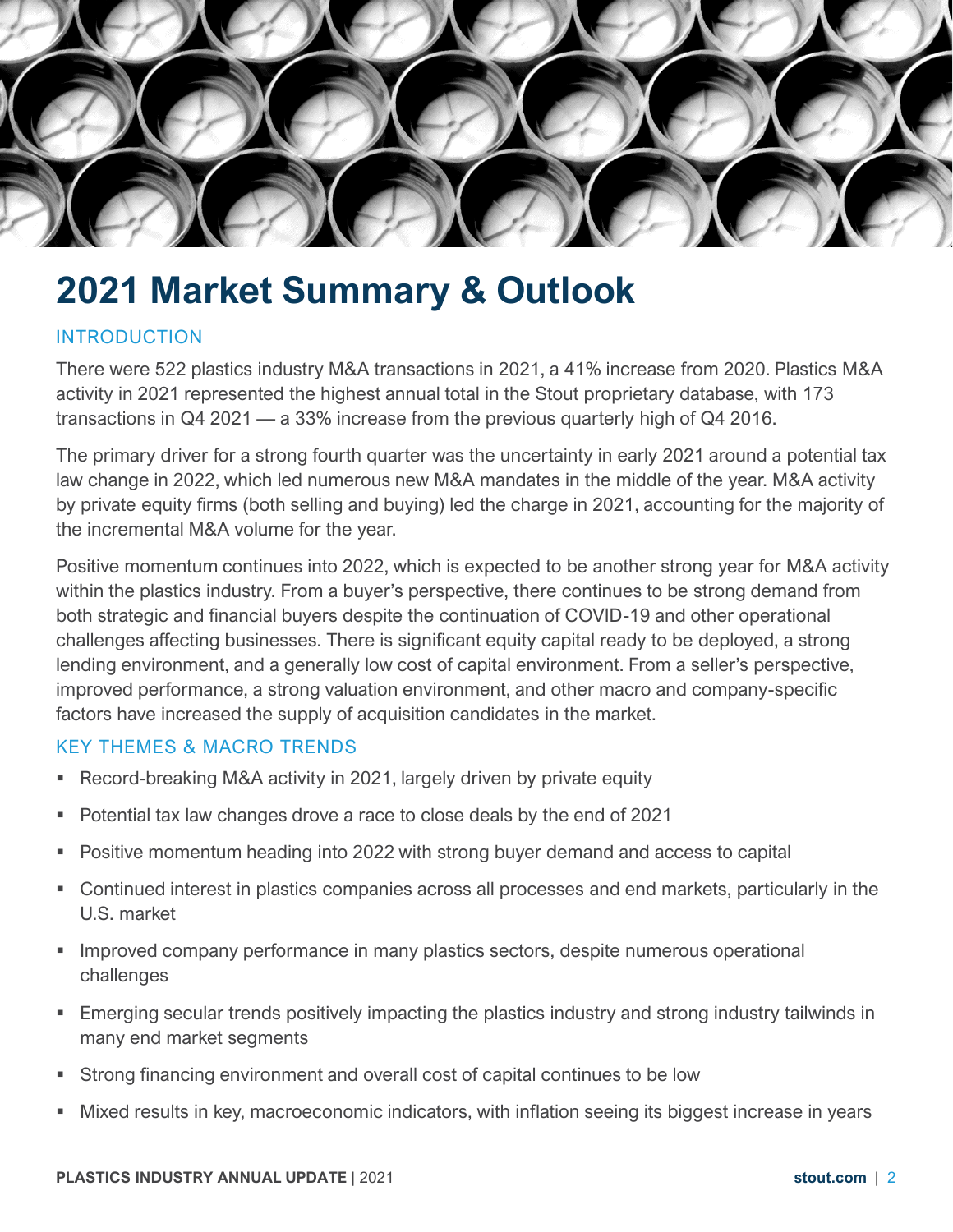

# **Proprietary M&A Database Highlights**

#### **Quarterly Plastics M&A Transaction Volume**

(Number of Announced M&A Transactions Per Quarter)



### ACQUIROR AND SELLER TRENDS

Hybrid buyer (private equity-owned, strategic) activity led the charge in 2021, increasing 120% compared to 2020, while financial and strategic buyer activity increased 50% and 9%, respectively. On the sell side, private equity and private seller activity increased 112% and 43%, respectively, while corporate seller (e.g. corporate carveouts) transactions only increased 2%.



**PLASTICS INDUSTRY ANNUAL UPDATE** | 2021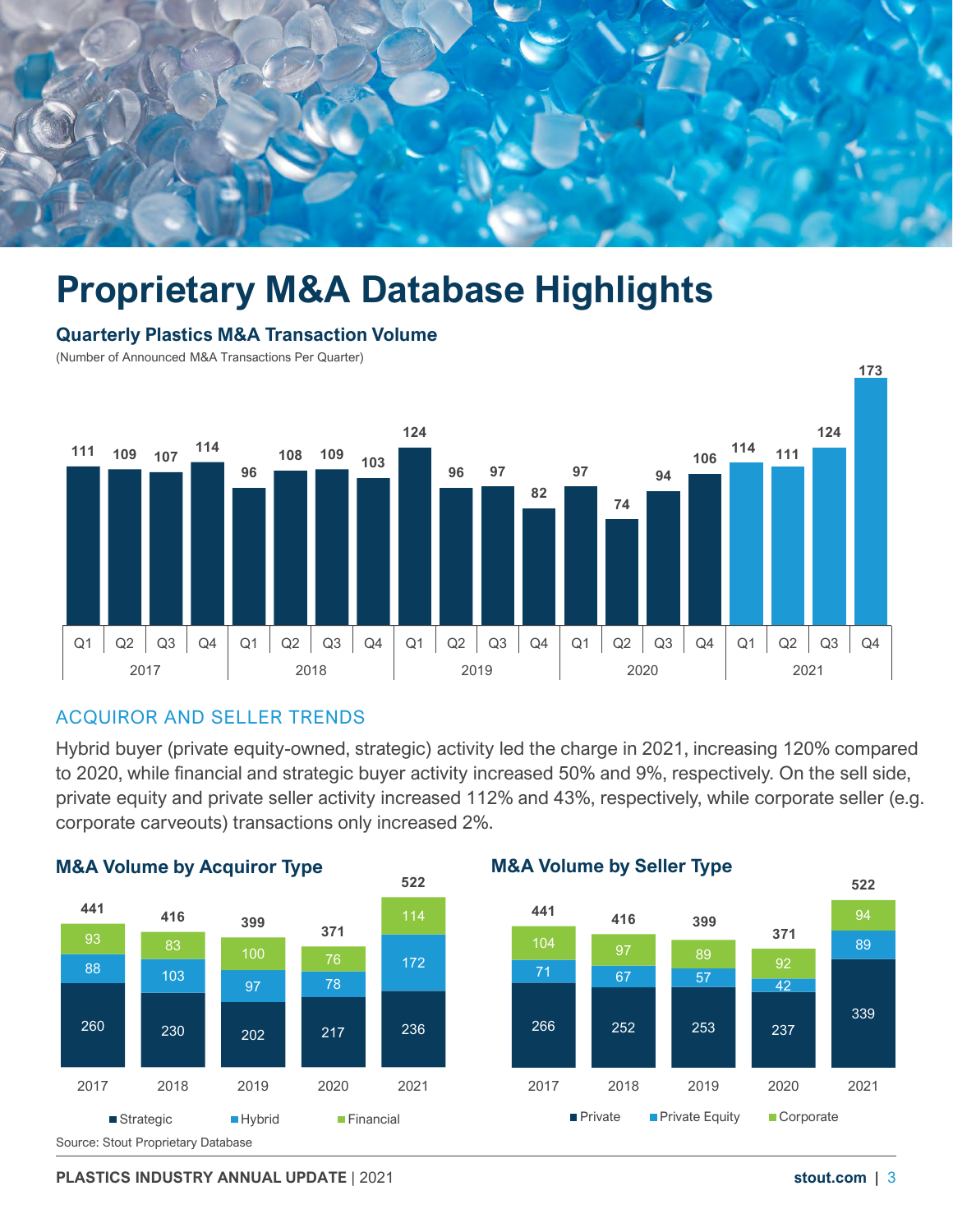# **Proprietary M&A Database Highlights (cont.)**

# ACTIVITY BY END MARKET **M&A Volume by End Market**

M&A activity within the plastic packaging, medical, and industrial segments increased 74%, 66%, and 27%, respectively, compared to 2020, while automotive activity decreased 13%. Within both the plastic packaging and medical segments, injection molding and extrusion were particular bright spots. Medical continues to be one of the most soughtafter segments, driving some of the highest valuations in the plastics industry.



M&A activity involving seven out of the 10 plastic processes tracked by Stout were flat or up during 2021, with plastics distribution experiencing the largest growth, increasing 243% compared to 2020. Two of the largest process segments, injection molding and extrusion, also achieved strong M&A volume growth and increased 66% and 41%, respectively, while thermoforming and tool & die also increased significantly.

# ACTIVITY BY GEOGRAPHY **M&A Volume by Geography**

U.S. domestic M&A activity experienced the largest growth during 2021, increasing 58% compared to 2020. Cross-border and international M&A activity increased 31% and 26%, respectively, as fewer pandemic-related travel restrictions remained. Within the U.S. market, plastics M&A activity achieved the biggest gains in the medical and plastic packaging end markets, as well as the injection molding, thermoforming, resin/compounding, tool & die, extrusion, and rotational molding segments.

## ACTIVITY BY PROCESS **M&A Volume by Manufacturing Process**





Source: Stout Proprietary Database

(1) Other manufacturing processes include thermoforming, blow molding, machinery, prototyping, tool & die, rotational molding, and distribution.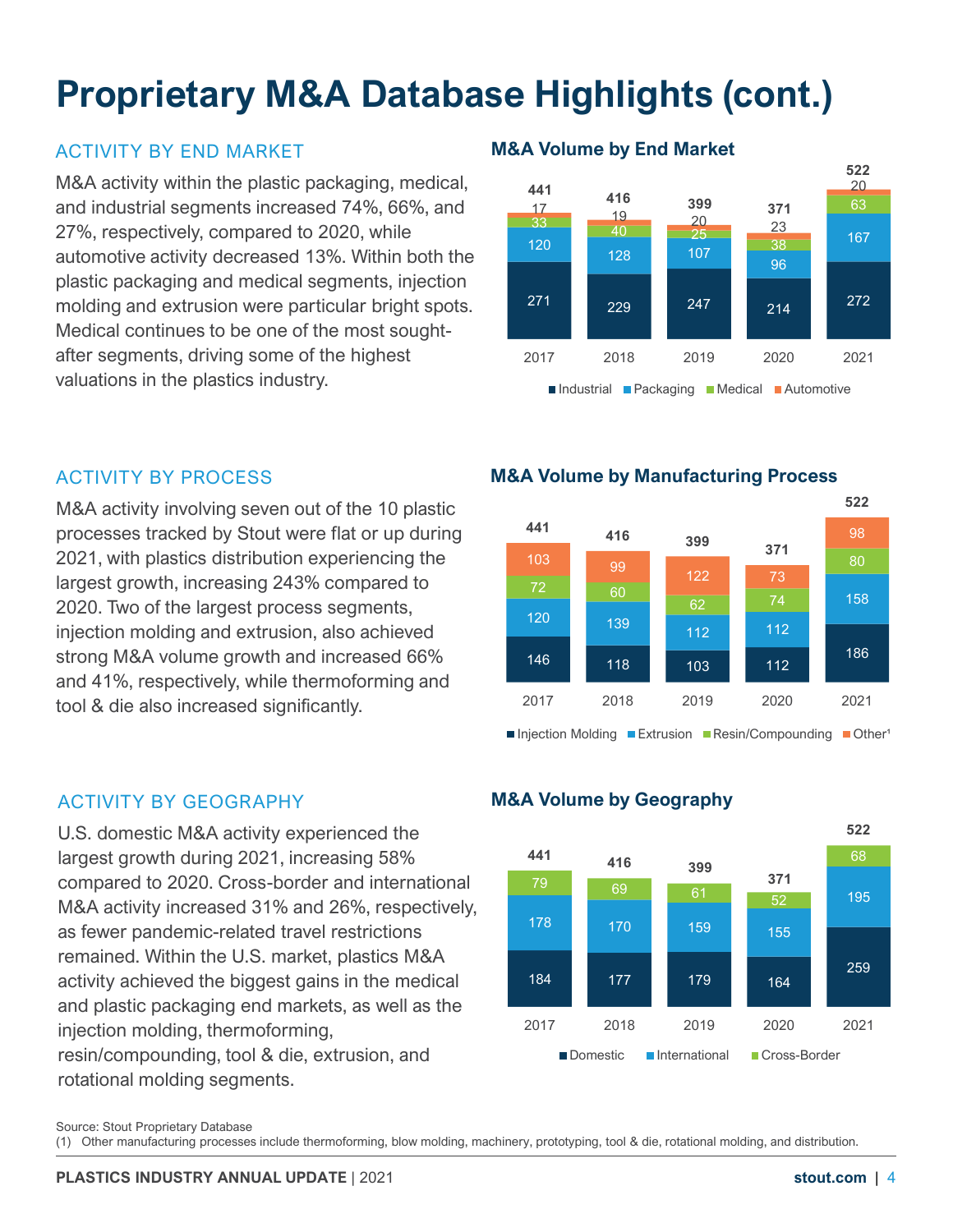# **Macroeconomic Update**

# RECENT MACRO PERFORMANCE

The global economy has proven to be remarkably resilient even as COVID-19 cases have remained at elevated levels. Over the past year, the unemployment rate and unemployed persons measures fell by 2.8% and 4.5 million, respectively, as vaccines became widely available and many inperson events resumed. Real U.S. GDP growth was strong in 2021 as the economy reached new all-time highs.

In 2021, U.S. inflation hit its fastest pace in nearly four decades as pandemic-related supply chain shortages, along with government stimulus checks, pushed prices up at a 7% annual rate. December marked the third straight month in which inflation exceeded 6%.

# INDUSTRY TRENDS

**Real GDP Growth and Inflation**

A tight labor market and supply chain shortages have impacted manufacturers in the plastics industry, resulting in constraints on production volumes and price increases for many inputs. Market participants continue to see strong demand even while employing more aggressive pricing strategies.

# **Unemployment and Consumer Confidence**

(Percentage of unemployed persons in the U.S. labor force) (Index of consumer sentiment; long-term average = 100)





Source: Bureau of Labor Statistics; University of Michigan Consumer Confidence Report

### **Purchasing Manager's Index**

(Measures economic health of manufacturing sector 0 - 100)





Source: Institute for Supply Management



Source: FRED Economic Data

(1) Q4 2021 real GDP growth is based on Federal Reserve Bank of Atlanta's: GDPNow estimate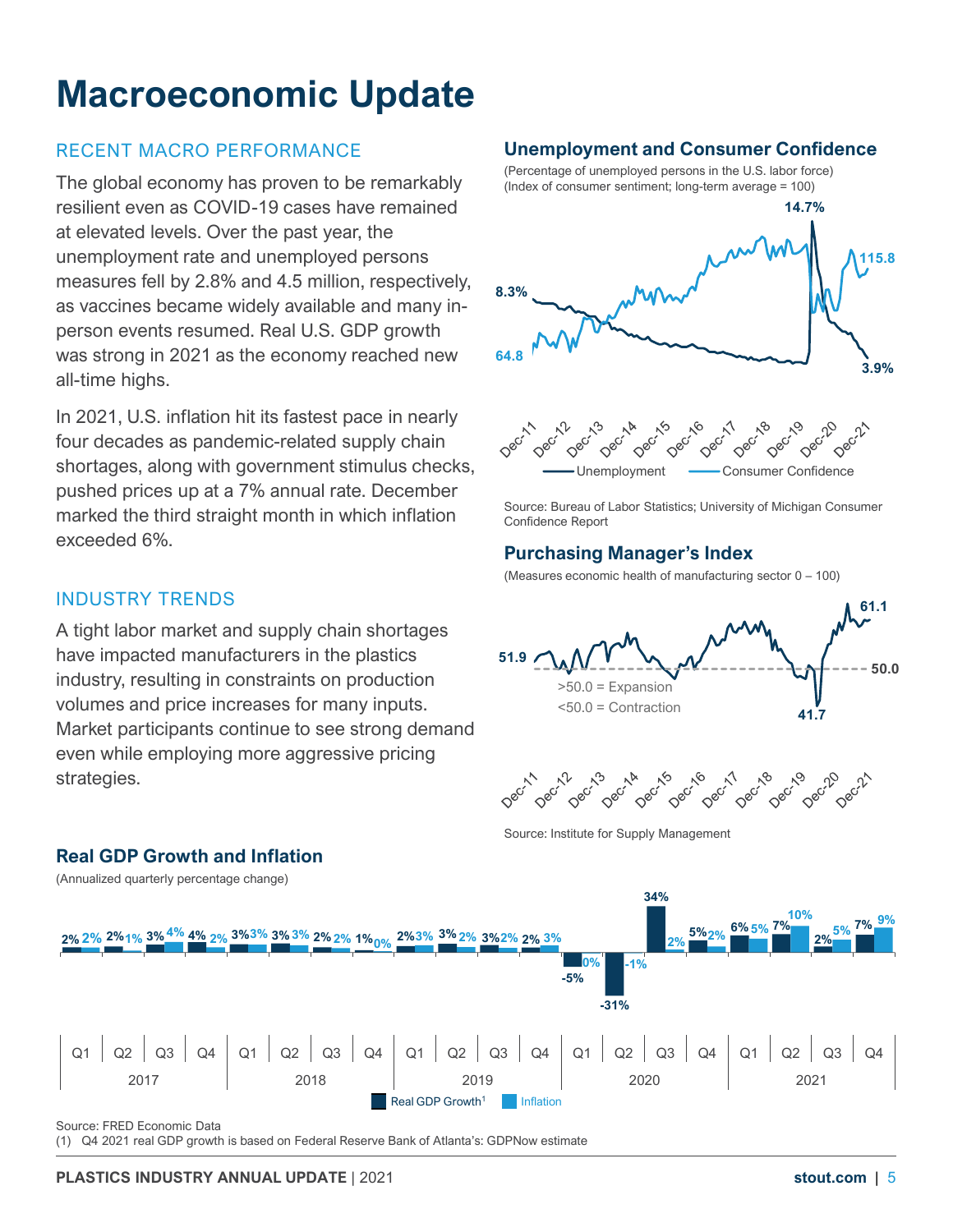# **Macroeconomic Update**

# COMMODITY AND RESIN PRICING TRENDS

Large price increases for crude oil and natural gas occurred during 2021, with crude oil up approximately 56% and natural gas up 62%. Natural gas declined slightly in Q4 as mild weather prevailed across much of the country, resulting in less natural gas used for space heating. Overall, resin prices have generally trended up through 2021, with certain commodity resins seeing the biggest increases, while pricing for engineering grade resins has been generally less volatile. Manufacturers continue to report higher prices and short supplies of resin-related products. Factors from the COVID-19 pandemic, the Texas freeze in February, and Hurricane Ida in August have all played a hand in the resin shortage.



**PLASTICS INDUSTRY ANNUAL UPDATE** | 2021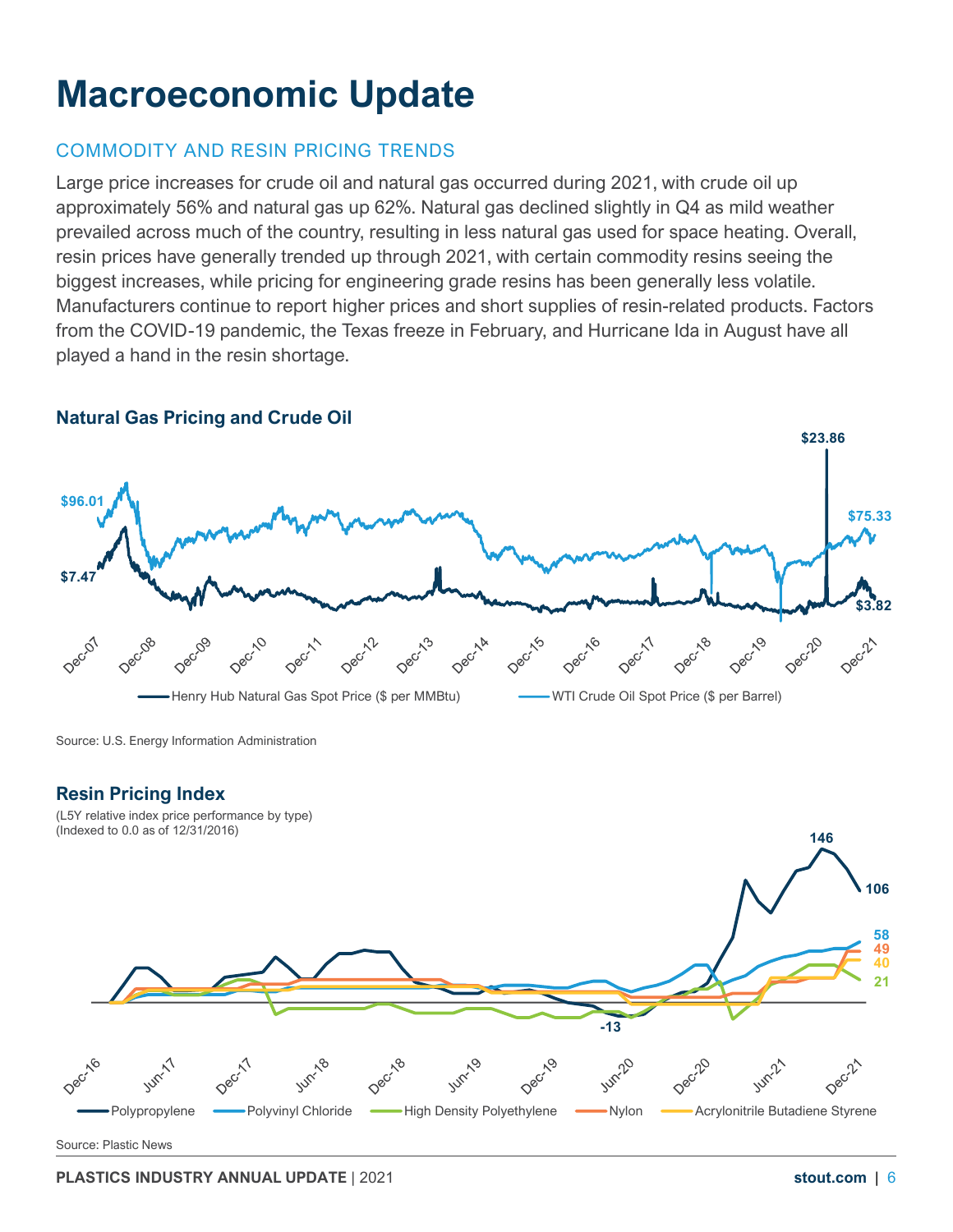# **Plastics Market Trends**

# VALUATION METRICS

The U.S. stock market extended its bull run in 2021, building on momentum from the historic rebound seen in the last three quarters of 2020 and accommodative monetary policy. For the full year 2021, the Dow, S&P 500, and Nasdaq were up 18.7%, 26.9%, and 21.4%, respectively. Within the plastics industry, multiples for six of the eight subsectors that Stout tracks were flat or down in the full year 2021, although valuations in the plastics industry generally are at or near all-time highs. The Stout rigid and flexible packaging indices were the only plastics subsectors to see multiple expansion.



### **Subsector Average EBITDA Multiples**

Source: S&P Capital IQ and Stout Proprietary Database

# RECENT PLASTICS INDUSTRY TRANSACTION HIGHLIGHTS

| <b>Date</b>   | <b>Target (Ownership)</b>                                   | <b>Subsector</b>           | <b>Acquiror (Ownership)</b>             |
|---------------|-------------------------------------------------------------|----------------------------|-----------------------------------------|
| Jan-22        | Plastic Components, Inc. (MPE Partners) Industrial Plastics |                            | Rosti Group AB (Nordstjernan)           |
| $Dec-21$      | <b>IPEG Industrial Group</b>                                | Machinery                  | Piovan S.P.A                            |
| $Dec-21$      | Kem One Group (De Krassny GmbH)                             | Materials / Resin          | Apollo Global Management                |
| <b>Nov-21</b> | Davis-Standard (ONCAP)                                      | Machinery                  | <b>Gamut Capital</b>                    |
| <b>Nov-21</b> | Medbio (Graham Partners)                                    | <b>Medical Plastics</b>    | Protective Industries, Inc. (Berwind)   |
| <b>Nov-21</b> | Paragon Films (Wellspring Capital)                          | <b>Flexible Packaging</b>  | Rhône Group                             |
| $Oct-21$      | PPC Flexible Packaging (MSCP)                               | <b>Flexible Packaging</b>  | <b>GTCR</b>                             |
| $Oct-21$      | National Pipe & Plastics                                    | Pipe Extrusion             | Oldcastle Infrastructure (CRH Americas) |
| $Oct-21$      | Omega Packaging                                             | Rigid Packaging            | Comar (Morgan Stanley Capital Partners) |
| $Oct-21$      | Plasman (Insight Equity)                                    | <b>Automotive Plastics</b> | <b>MiddleGround Capital</b>             |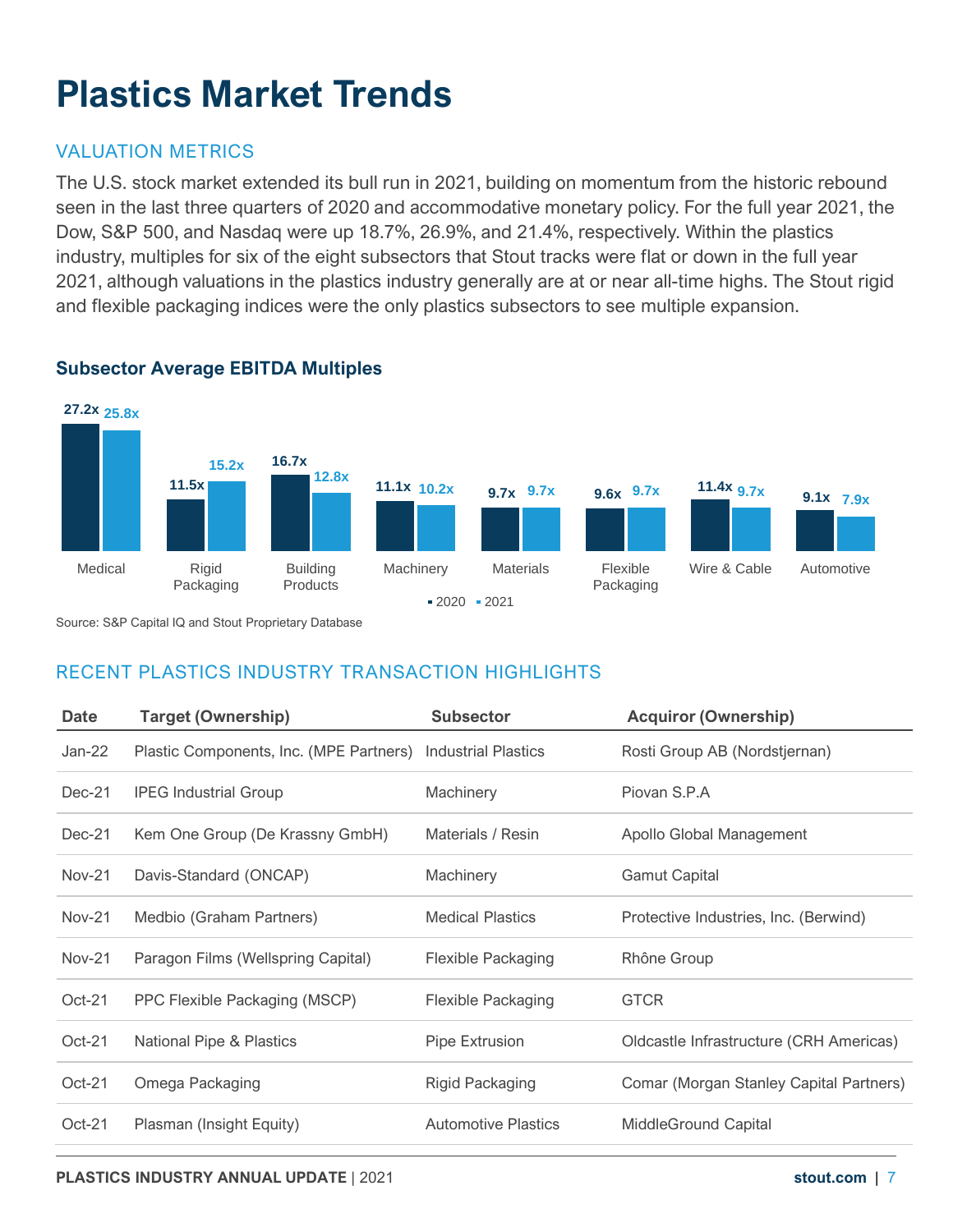# **Plastics Subsector Performance**

#### **Subsector Indices — LTM Stock Price Performance**

(Indexed to 0.0 as of 12/31/2020)



### **Subsector Indices — L5Y Stock Price Performance**

(Indexed to 0.0 as of 12/31/2016)



**PLASTICS INDUSTRY ANNUAL UPDATE** | 2021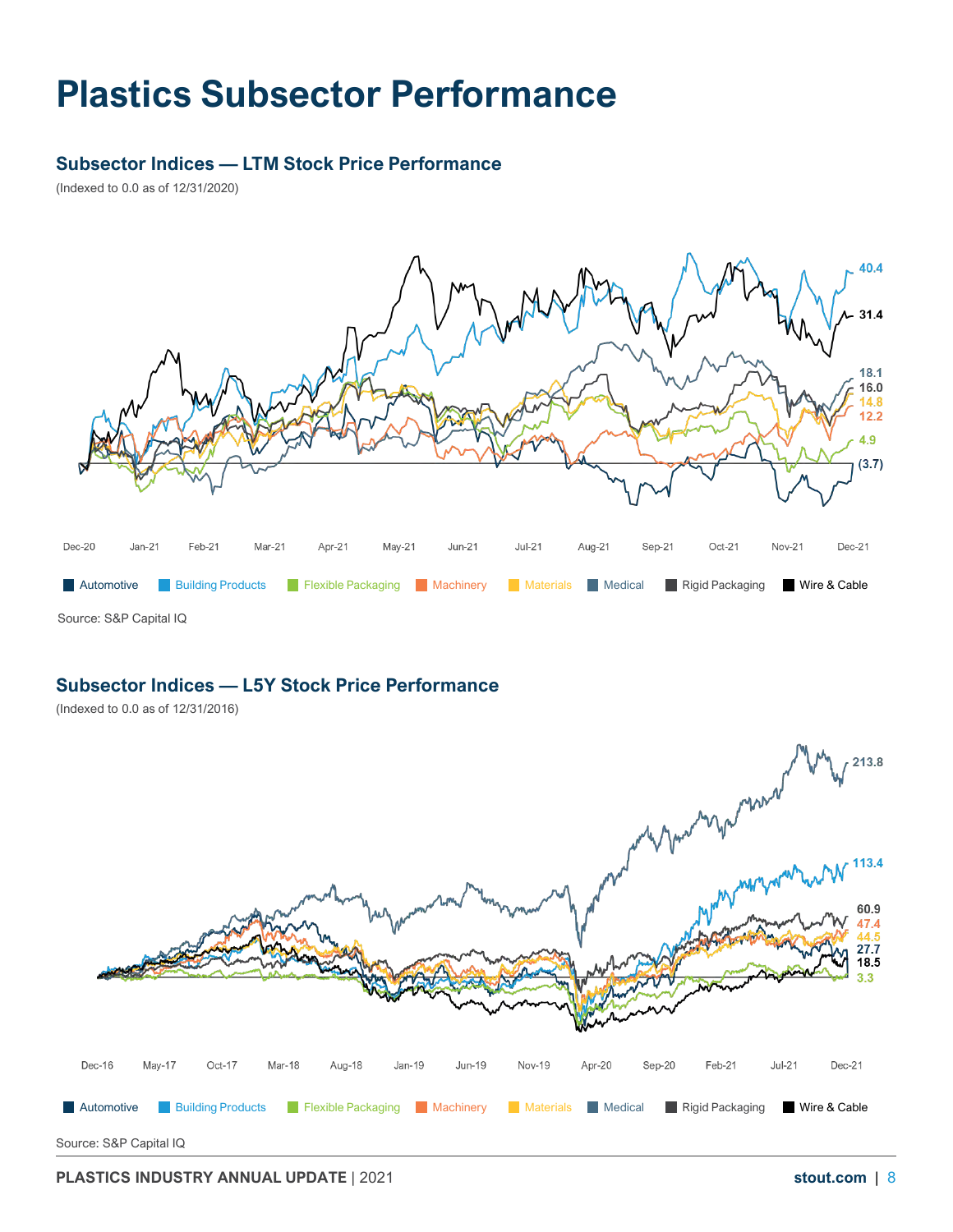# **Recent Stout Transactions**





Manufacturer of mission-critical, highly engineered plastic components, serving a diverse set of technology-forward customers

### **TRANSACTION RATIONALE**

- Rosti Group was attracted to PCI's patented "lights-out" process technology, automation, advanced materials expertise, and scientific molding operations
- The acquisition of PCI significantly strengthened Rosti Group's market position across the United States



# ONEIDA MOLDED PLASTICS

### AUGUST 2021

nationwide

Manufacturer of precision injection molded components primarily within the outdoor recreation and general industrial segments

### **TRANSACTION RATIONALE**

- OMP's deep outdoor recreation expertise and relationships with numerous blue-chip manufacturers created a highly differentiated value proposition
- Cedar Ridge was attracted to OMP's entrenched position within its core outdoor recreation segment and its robust precision component manufacturing capabilities



# POLAR PLASTICS

OCTOBER 2020

Manufacturer of high-quality blown plastic film and bag products used across a variety of industries and end markets

### **TRANSACTION RATIONALE**

- The Company has a reputation for quality products, exceptional customer service, fulfillment of low-volume and short run orders, and rapid response times
- The acquisition of Polar Plastics allowed Revolution to serve new end markets and geographies with additional capabilities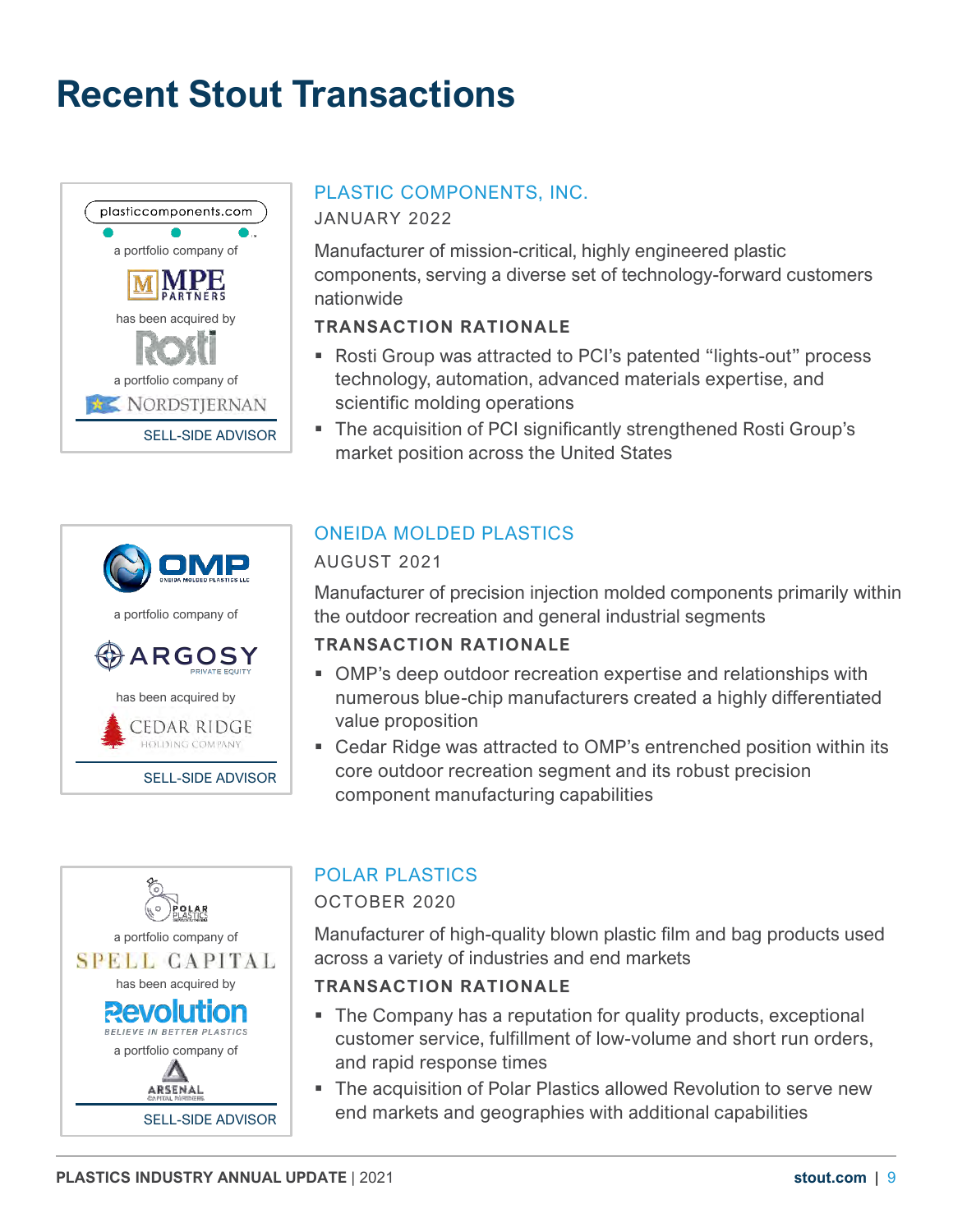# **Stout Plastics Investment Banking Team**

# ABOUT

For more than 30 years, Stout has exclusively focused on serving the unique M&A transaction advisory needs of middle-market clients. Our firm is a trusted advisor to leading organizations due to our deep industry knowledge, senior-level attention, process expertise, and relentless focus on delivering unparalleled results.

The Stout Plastics team has deep experience and expertise across numerous industry subsectors, processes, and end markets.

### FOCUS AREAS

#### **Processes**

- Injection Molding
- **Extrusion**
- Thermoforming
- **Blow Molding**
- Rotational Molding
- Composites
- Resin/Compounding
- Capital Equipment
- Tool & Die
- Prototyping

#### **End Markets**

- Medical
- **·** Industrial
- Packaging
- **Automotive**
- Consumer Products
- **Electronics**
- Appliance
- **Building Products**
- Machinery
- Wire & Cable

# OTHER STOUT TRANSACTIONS



## FOR MORE INFORMATION

#### **David Evatz**

Managing Director [devatz@stout.com](mailto:devatz@stout.com) 312.752.3328

#### **Mike Benson**

Managing Director [mbenson@stout.com](mailto:mbenson@stout.com) 248.432.1229

#### **Chris Hannah**

**Director** [channah@stout.com](mailto:channah@stout.com) 312.237.4879

#### **Steven Simone**

Senior Associate [ssimone@stout.com](mailto:ssimone@stout.com) 646.810.4309

#### **Brian Leichus**

Associate [bleichus@stout.com](mailto:bleichus@stout.com) 646.810.4300

#### **Justin Gerszonovicz**

Analyst [jgerszonovicz@stout.com](mailto:cjgerszonovicz@stout.com) 312.763.6628

#### **Adam Lewis**

Analyst [alewis@stout.com](mailto:alewis@stout.com) 713.221.5144